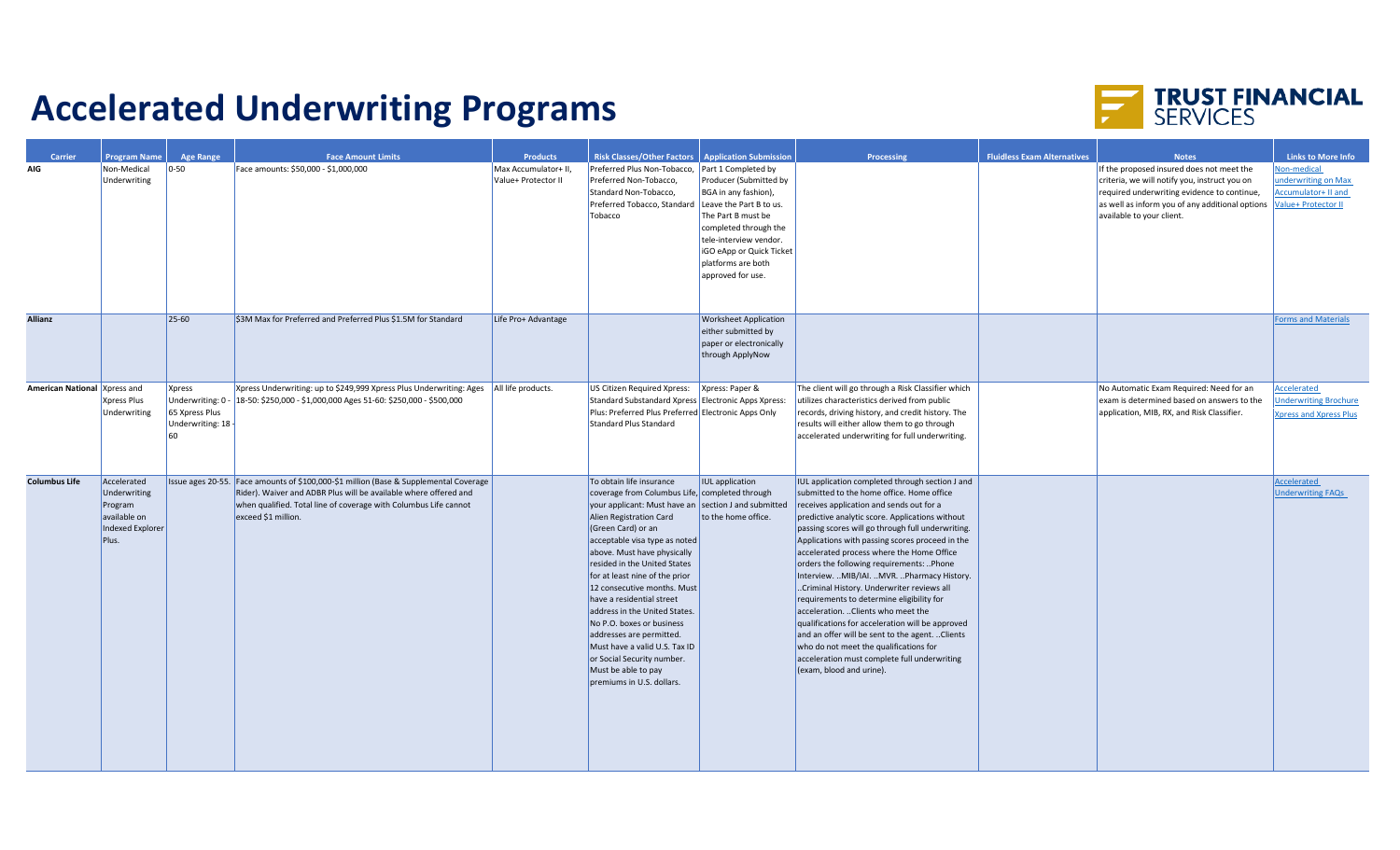| Carrier<br><b>Global Atlantic</b>     | <b>Program Name</b><br>Fast Lane | <b>Age Range</b> | <b>Face Amount Limits</b>                               | <b>Products</b>                                                                | <b>Risk Classes/Other Factors</b>                               | <b>Application Submission</b>                                                                                                                                                                                                                               | Processing                                                                                                                                                                                                                                                                                                                                                                                                                                                                                                                                                                                                                                                                                                                                                                                                                                     | <b>Fluidless Exam Alternatives</b>                                                                                                                                                                                                                                                                                                                                                                                                                                                                                              | <b>Notes</b> | <b>Links to More Info</b><br><b>Underwriting Page</b>                                                                                                                                                      |
|---------------------------------------|----------------------------------|------------------|---------------------------------------------------------|--------------------------------------------------------------------------------|-----------------------------------------------------------------|-------------------------------------------------------------------------------------------------------------------------------------------------------------------------------------------------------------------------------------------------------------|------------------------------------------------------------------------------------------------------------------------------------------------------------------------------------------------------------------------------------------------------------------------------------------------------------------------------------------------------------------------------------------------------------------------------------------------------------------------------------------------------------------------------------------------------------------------------------------------------------------------------------------------------------------------------------------------------------------------------------------------------------------------------------------------------------------------------------------------|---------------------------------------------------------------------------------------------------------------------------------------------------------------------------------------------------------------------------------------------------------------------------------------------------------------------------------------------------------------------------------------------------------------------------------------------------------------------------------------------------------------------------------|--------------|------------------------------------------------------------------------------------------------------------------------------------------------------------------------------------------------------------|
|                                       |                                  |                  |                                                         |                                                                                |                                                                 |                                                                                                                                                                                                                                                             |                                                                                                                                                                                                                                                                                                                                                                                                                                                                                                                                                                                                                                                                                                                                                                                                                                                |                                                                                                                                                                                                                                                                                                                                                                                                                                                                                                                                 |              |                                                                                                                                                                                                            |
| <b>Legal &amp; General</b><br>America | Lab Lift                         | $ 20 - 60 $      | Applicants can apply for up to \$2 million in coverage. | OP Term                                                                        | All rate classes are eligible,<br>including Sub-standard cases. | Simply drop a ticket.<br>Nearly all cases can be<br>completed on the new<br>digital application, with a<br>few exceptions at this<br>time: New York<br>applications Waiver of<br><b>Premium Business</b><br>coverage Multiple<br>policies for one applicant |                                                                                                                                                                                                                                                                                                                                                                                                                                                                                                                                                                                                                                                                                                                                                                                                                                                | An attending physician<br>statement (APS) will be used as<br>a substitute for a paramedical<br>exam and fluids by pulling<br>medical data and lab results<br>from recent physician visits.<br>Comprehensive physical within<br>the last 18 months that<br>includes complete blood work.<br>Eligibility for digital Lab Lift is<br>determined by date of last<br>physician visit and blood work<br>which is already built into the<br>digital application. If the client<br>does not qualify, a paramed<br>exam will be ordered. |              | <b>Accelerated</b><br><b>Underwriting Resource</b><br>Page<br>Lab Lift Digital<br><b>Applications Summary</b><br>Lab Lift Digital<br><b>Application Overview</b><br>Lab Lift Requirements &<br>Eligibility |
| <b>Lincoln Financial</b><br>Group     | TermAccel                        | Ages 18-60       | \$100,000 to \$1,000,000 per life                       | This is a Term product.                                                        | or a flat extra of \$5 per 1000<br>or less                      | only, no paper<br>applications                                                                                                                                                                                                                              | All risk classes up to Table D $\vert$ This product is available $\vert$ This product is underwritten utilizing a rules<br>through tele-app process engine that reviews data from the tele-interview, considered for lab-free<br>MIB, MVR, RX search, lab results and vitals                                                                                                                                                                                                                                                                                                                                                                                                                                                                                                                                                                   | This product can also be<br>processing and will pass<br>through the rules to determine<br>lab free eligibility.                                                                                                                                                                                                                                                                                                                                                                                                                 |              |                                                                                                                                                                                                            |
| Mutual of Omaha Accelerated           | Underwriting                     | $18-60$          | \$100,000 - \$2 million                                 | Term Life Answers<br>.Income Advantage IUL<br>Life Protection<br>Advantage IUL | Preferred Plus Preferred<br>Standard Plus Standard              | You must complete the<br>Speed eTicket (drop<br>ticket)                                                                                                                                                                                                     | ExamOne will contact the client. Their interview<br>team will complete the application and get a<br>voice signature or e-Signature. You can also<br>provide the client with the ExamOne client<br>contact number for them to call on their own<br>time  Once we receive the application, our<br>Accelerated Underwriting team will evaluate the<br>application, MVR, MIB, and Prescription History<br>to make a determination  If the application is<br>approved through Accelerated Underwriting, no<br>other underwriting requirements are needed.<br>The agent will receive an email notification and<br>the application will proceed to issue  If not<br>approved through Accelerated Underwriting, the<br>agent will receive an email notification and the<br>application will continue to our full, traditional<br>underwriting process. |                                                                                                                                                                                                                                                                                                                                                                                                                                                                                                                                 |              | Accelerated<br><b>Underwriting Program</b><br><b>Flyer</b>                                                                                                                                                 |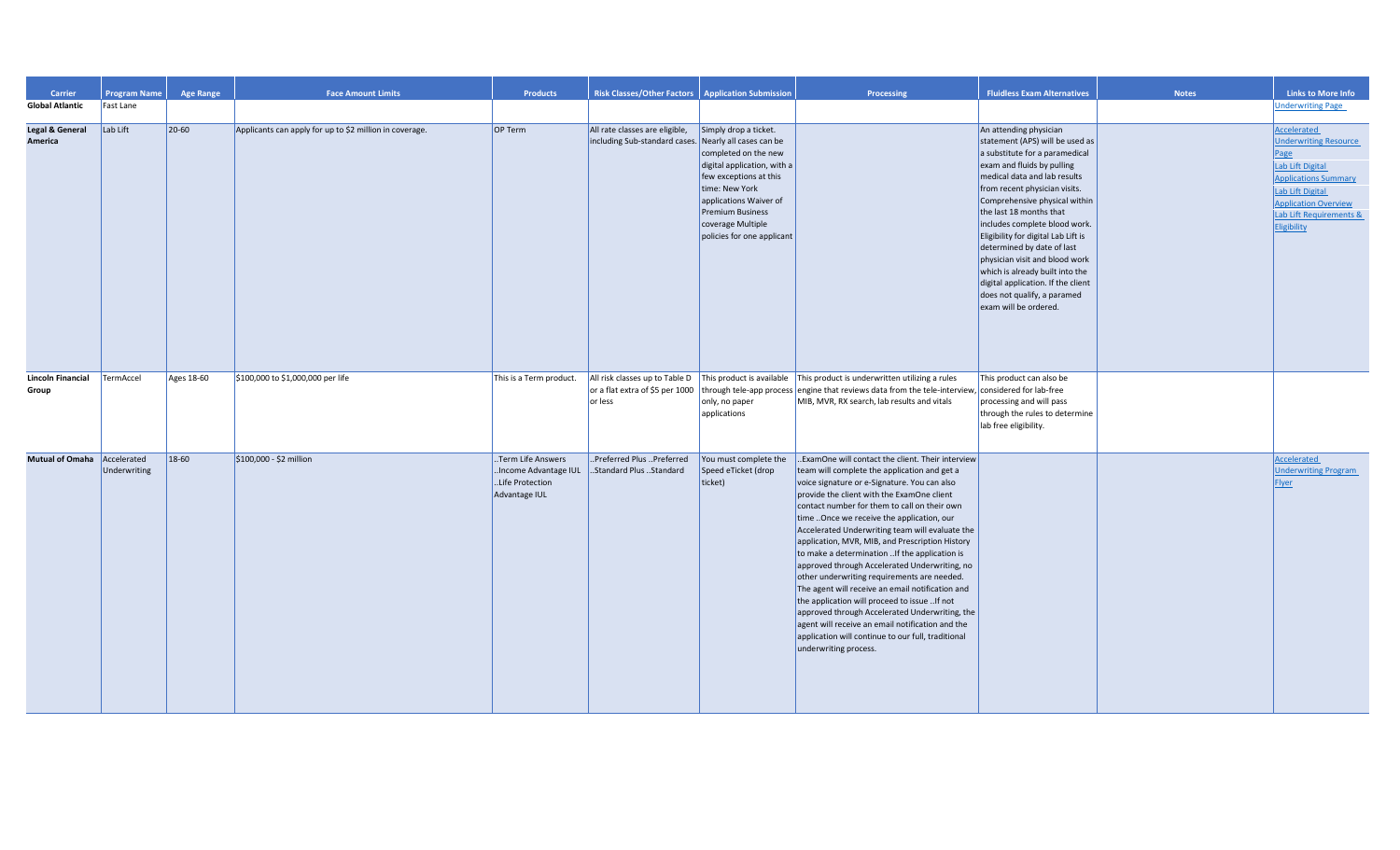| <b>Carrier</b>        | <b>Program Name</b>          | <b>Age Range</b>                                                                                                                                                                                                               | <b>Face Amount Limits</b>                                                                                                                                                                                                                                                                                                                                                                                                                                                                                                                                                            | <b>Products</b>                                                                                                                                                                                                                                                                                                                                                                                                                                                    | <b>Risk Classes/Other Factors</b>                                                                                                                                                                                                                                                                                                 | <b>Application Submission</b>                                                  | Processing                                                                                                                                                                                                                                                                                                                                                                                                                                                                                                                                                                                                                                                                                                                                                                                                                                                                                                                                                                                                            | <b>Fluidless Exam Alternatives</b>                                                                                                                                                                                                    | <b>Notes</b>                                                                                                                                                                                                                                                                                                                                                                                                                                                                                                                                                                                                                                                                                                                                                                                                                                                                                                                                                                       | <b>Links to More Info</b>                           |
|-----------------------|------------------------------|--------------------------------------------------------------------------------------------------------------------------------------------------------------------------------------------------------------------------------|--------------------------------------------------------------------------------------------------------------------------------------------------------------------------------------------------------------------------------------------------------------------------------------------------------------------------------------------------------------------------------------------------------------------------------------------------------------------------------------------------------------------------------------------------------------------------------------|--------------------------------------------------------------------------------------------------------------------------------------------------------------------------------------------------------------------------------------------------------------------------------------------------------------------------------------------------------------------------------------------------------------------------------------------------------------------|-----------------------------------------------------------------------------------------------------------------------------------------------------------------------------------------------------------------------------------------------------------------------------------------------------------------------------------|--------------------------------------------------------------------------------|-----------------------------------------------------------------------------------------------------------------------------------------------------------------------------------------------------------------------------------------------------------------------------------------------------------------------------------------------------------------------------------------------------------------------------------------------------------------------------------------------------------------------------------------------------------------------------------------------------------------------------------------------------------------------------------------------------------------------------------------------------------------------------------------------------------------------------------------------------------------------------------------------------------------------------------------------------------------------------------------------------------------------|---------------------------------------------------------------------------------------------------------------------------------------------------------------------------------------------------------------------------------------|------------------------------------------------------------------------------------------------------------------------------------------------------------------------------------------------------------------------------------------------------------------------------------------------------------------------------------------------------------------------------------------------------------------------------------------------------------------------------------------------------------------------------------------------------------------------------------------------------------------------------------------------------------------------------------------------------------------------------------------------------------------------------------------------------------------------------------------------------------------------------------------------------------------------------------------------------------------------------------|-----------------------------------------------------|
| <b>National Life</b>  | <b>EZ Underwriting 18-65</b> |                                                                                                                                                                                                                                | Peaklife IUL Ages 18-50 up to \$3mm Ages 51-60 up to \$1mm<br>Flexlife IUL/TotalSecure whole life Ages 18-50 up to \$3mm Ages 51- products fall under the<br>60 up to \$1mm Ages 61-65 up to \$250,000 Term Ages 18-50 up to<br>\$2mm Ages 51-60 up to \$3mm Ages 61-65 up to \$250,000                                                                                                                                                                                                                                                                                              | All current life insurance<br><b>EZ Underwriting</b><br>program.                                                                                                                                                                                                                                                                                                                                                                                                   | All rate classes (Elite,<br>Preferred, Select and<br>Standard) are available.<br>Express rate classes are<br>available for Term for<br>\$250,000 or less, and up to                                                                                                                                                               | Paper or through iGo<br>eApp                                                   | NLG will review the application containing your<br>clients financial and medical information. The<br>information will be cross-referenced with several and/or lab results completed<br>databases used for the risk assessment such as:<br>Medical Information Bureau (MIB) Millimen<br>Intelliscript a Prescription Data Base Lexis Nexis                                                                                                                                                                                                                                                                                                                                                                                                                                                                                                                                                                                                                                                                             | We will consider using another<br>carrier's paramed exam, EKG<br>within the last 12 months<br>through age 69. Age 70 and<br>above, we will consider if                                                                                |                                                                                                                                                                                                                                                                                                                                                                                                                                                                                                                                                                                                                                                                                                                                                                                                                                                                                                                                                                                    | <b>EZ Underwriting</b><br><b>Underwriting Guide</b> |
|                       |                              |                                                                                                                                                                                                                                |                                                                                                                                                                                                                                                                                                                                                                                                                                                                                                                                                                                      |                                                                                                                                                                                                                                                                                                                                                                                                                                                                    | \$2,000,000 in face amount<br>for FlexLife and PeakLife.<br>Substandard rate classes are<br>also available                                                                                                                                                                                                                        |                                                                                | Risk Classifier a third party data aggregator of<br>FCRA compliant information LabPiQture is clinical months<br>laboratory results                                                                                                                                                                                                                                                                                                                                                                                                                                                                                                                                                                                                                                                                                                                                                                                                                                                                                    | completed within last six                                                                                                                                                                                                             |                                                                                                                                                                                                                                                                                                                                                                                                                                                                                                                                                                                                                                                                                                                                                                                                                                                                                                                                                                                    |                                                     |
| <b>Nationwide</b>     | Intelligent<br>Underwriting  | The Intelligent<br>Underwriting<br>process is open<br>for all ages<br>beginning at age<br>18. Acceleration<br>18-50 up to<br>\$2,000,000 Ages<br>$51-60$ up to<br>\$1,000,000 Not<br>available in the<br>state of New<br>York. | The Intelligent Underwriting process is open to all face amounts<br>beginning at \$100,000. Acceleration Parameters: Ages 18-50 -<br>\$100,00 to \$2,000,000 Ages 51-60 - \$100,00 to \$1,000,000 Available<br>Risk Classes for Acceleration: Preferred Plus Nontobacco Preferred<br>Nontobacco and Tobacco Standard Plus Nontobacco Ability to<br>accelerate the Long Term Care Rider Acceleration available for: US<br>Parameters: Ages Citizens Permanent Residents with a 10 year green card Acceptable<br>visas from A and B Countries. Not available in the state of New York. | Available Products:<br>Level Term (10,15, 20,<br>and 30) Nationwide<br>Whole Life 100 and 20<br><b>Pay Whole Life</b><br>Nationwide Indexed UL<br>Accumulator II 2020 or<br>Protector II 2020<br>Nationwide No-Lapse<br>Guarantee UL II New<br>Heights Indexed UL<br>Accumulator 2020<br>Nationwide VUL<br>Accumulator<br>Nationwide VUL<br>Protector Intelligent<br>Underwriting is NOT<br>available on the<br>following products:<br>Survivorship<br>CareMatters | Available Risk Classes for<br>Nationwide Guaranteed Acceleration: Preferred Plus<br>Nontobacco Preferred<br>Nontobacco and Tobacco<br><b>Standard Plus Nontobacco</b><br>Acceleration available for: US<br><b>Citizens Permanent Residents</b><br>with a 10 year green card<br>Acceptable visas from A and<br><b>B</b> Countries. | iGO I-Pipeline Paper<br>application Intelligent<br><b>Underwriting process</b> | Intelligent Underwriting Process Application<br>Financial professional submits a shortened paper<br>application or shortened electronic application<br>(Part A) via iPipeline  Personal and Health<br>Questions - Nationwide run the MIB, RX check,<br>and MVR before the tele-interview. Client<br>completes the tele-interview at a convenient<br>time. Evaluation - Interview results and data are \$2,000,000 or less, and<br>reviewed by using the Nationwide Predictive<br>Analytic Model and LexisNexis Risk Classifier<br>Acceleration - Some of the healthiest clients<br>may be accelerated within 24-48 hours. If an<br>application does not accelerate: Abbreviated<br>Exam - Quick check and labs will be ordered by<br>Nationwide through APPS  If medical records are<br>needed, the IDA firm is remains in control with<br>ordering them. If full underwriting is needed, our<br>Nationwide underwriter will go out with the best<br>offer possible and our underwriting programs<br>can be utilized. | .ExamOne's LabPiQture<br>.Physical exam with labs<br>completed by a personal<br>physician within the past 24<br>months. The Fluidless Exam<br>Alternatives are designed for<br>those cases up to age 60,<br>Standard or better risks. | Competitive Advantages:  Ability to Accelerate Nationwide Intelligent<br>for the Long Term Care Rider No random<br>holdouts  Includes both Permanent and Term<br>products 1035 exchanges are permitted Tele-<br>interview conducted by medical professionals<br>Handled by your same team of underwriters<br>and case managers  Ability of the underwriter<br>to push a case through to acceleration<br>depending upon the reason the application<br>was kicked out. Intelligent Underwriting<br>Statistics: 41 percent reduction in ordering<br>medical records 28 minutes is the average<br>length of the Tele-interview 46 percent of<br>clients aged 18 to 40 are Accelerated 35<br>percent of ages 41 to 60 are Accelerated 94<br>percent placement rate when an application<br>accelerates Not available in the state of New<br>York. Digital interview coming soon - Quarter 3<br>of 2021. The Child Rider is now available in<br>iGO/iPipeline as a choice under Benefits. | <b>Underwriting Resource</b><br>Webpage             |
| <b>North American</b> | WriteAway                    | Ages 18-60                                                                                                                                                                                                                     | Ages 18 - 50: \$2,000,000 Ages 51 - 60: \$500,000                                                                                                                                                                                                                                                                                                                                                                                                                                                                                                                                    | Term, UL, and IUL                                                                                                                                                                                                                                                                                                                                                                                                                                                  | Super Preferred, Preferred,<br>Preferred Tobacco, Standard and Ipipeline<br><b>Tobacco and Standard</b>                                                                                                                                                                                                                           | <b>Electronic Application</b>                                                  | LexisNexis, MIB, MVR, RX, MIB IDV, Sherlock,<br>Tele-Interview                                                                                                                                                                                                                                                                                                                                                                                                                                                                                                                                                                                                                                                                                                                                                                                                                                                                                                                                                        |                                                                                                                                                                                                                                       | Not available in NY                                                                                                                                                                                                                                                                                                                                                                                                                                                                                                                                                                                                                                                                                                                                                                                                                                                                                                                                                                |                                                     |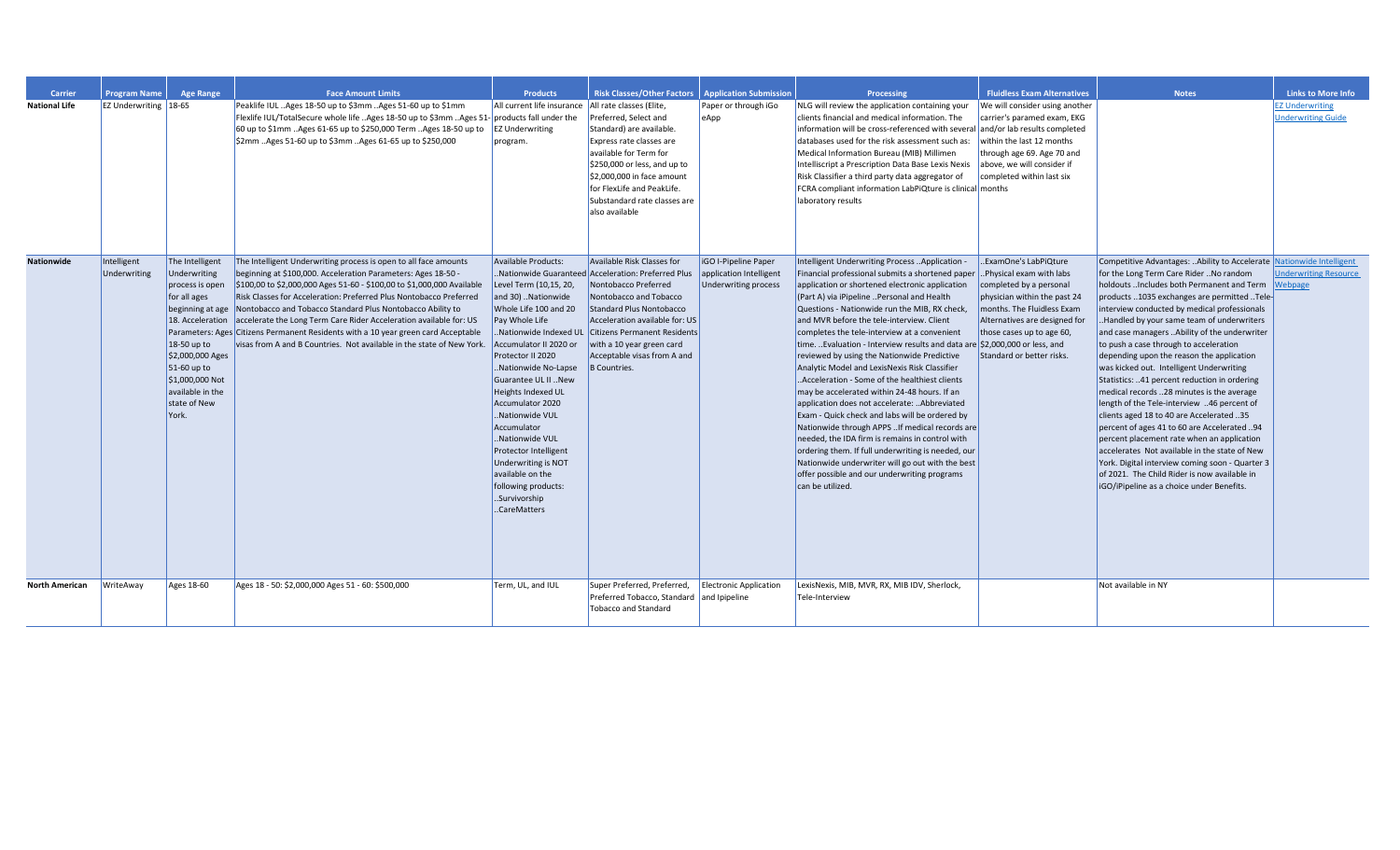| Carrier<br><b>Pacific Life</b> | <b>Program Name</b><br>Two programs: | <b>Age Range</b><br>Smooth Sailing:                                                    | <b>Face Amount Limits</b><br>Combined applied and Inforce coverage: Smooth Sailing: Max \$1                                                                      | <b>Products</b><br>Smooth Sailing: It is                        | <b>Risk Classes/Other Factors</b><br>Smooth Sailing: All rate                                                                     | <b>Application Submission</b><br>Smooth Sailing:                                             | <b>Processing</b><br>Smooth Sailing: MVR, MIB, IRIX, tele-interview,                                   | <b>Fluidless Exam Alternatives</b><br>Smooth Sailing: Comprehensive                                                         | <b>Notes</b> | <b>Links to More Info</b><br>PL Smooth Sailing                                               |
|--------------------------------|--------------------------------------|----------------------------------------------------------------------------------------|------------------------------------------------------------------------------------------------------------------------------------------------------------------|-----------------------------------------------------------------|-----------------------------------------------------------------------------------------------------------------------------------|----------------------------------------------------------------------------------------------|--------------------------------------------------------------------------------------------------------|-----------------------------------------------------------------------------------------------------------------------------|--------------|----------------------------------------------------------------------------------------------|
|                                | Smooth Sailing                       | Client's age<br>and Swift Sailing nearest birthday<br>50-69 Swift<br>Sailing: Client's | million Swift Sailing: Max \$2 million.                                                                                                                          | available with the PL<br>Promise products for<br>clearly stated | classes, including<br>substandard, are eligible.<br>applicants who meet the Swift Sailing: Standard or<br>better rate classes (no | electronic ticket or paper   modeling.<br>application that meets<br>the qualification for PL | Complete and submit an APS Swift Sailing: MVR, MIB, IRIX, predictive                                   | physical and blood work from<br>the applicants personal<br>physician within 18 months; up<br>to two years of history may be |              | Overview Brochure<br>PL Swift Sailing Overview<br><b>Brochure</b><br>Side-By-Side Comparison |
|                                |                                      | age nearest<br>birthday 18-60.                                                         |                                                                                                                                                                  | qualification<br>requirements. Swift                            | nicotine use and nicotine<br>use).                                                                                                | Smooth Sailing<br>Underwriting Swift                                                         |                                                                                                        | requested Swift Sailing: In good<br>health with full disclosure of                                                          |              |                                                                                              |
|                                |                                      |                                                                                        |                                                                                                                                                                  | Sailing: Available on PL<br>Promise Term 10-, 15-,              |                                                                                                                                   | Sailing: Submit by<br>electronic ticket.                                                     |                                                                                                        | the proposed insureds medical<br>history, evidence of routine                                                               |              |                                                                                              |
|                                |                                      |                                                                                        |                                                                                                                                                                  | 20-, 25-, or 30-year level<br>premium periods.                  |                                                                                                                                   |                                                                                              |                                                                                                        | medical care in the past 3<br>years, no formal or informal<br>application with Pacific Life in                              |              |                                                                                              |
|                                |                                      |                                                                                        |                                                                                                                                                                  |                                                                 |                                                                                                                                   |                                                                                              |                                                                                                        | the past year, not previously<br>rated or declined.                                                                         |              |                                                                                              |
|                                |                                      |                                                                                        |                                                                                                                                                                  |                                                                 |                                                                                                                                   |                                                                                              |                                                                                                        |                                                                                                                             |              |                                                                                              |
|                                |                                      |                                                                                        |                                                                                                                                                                  |                                                                 |                                                                                                                                   |                                                                                              |                                                                                                        |                                                                                                                             |              |                                                                                              |
| Principal                      | Accelerated<br>Underwriting          | 18-60                                                                                  | 18-40 \$3 million Drop Ticket must be used to submit term<br>applications up to \$3 million face amount (except in New York). For                                | Principal Term Principal<br>Universal Life Provider             | Standard, Super Standard,<br>Preferred and Super                                                                                  | Principal Public and<br>Secure Drop Ticket                                                   | 1 Complete Part A and C of the application<br>including Producer Report, HIPAA, Informed               |                                                                                                                             |              | <b>AU Guide</b>                                                                              |
|                                |                                      |                                                                                        | individuals who dont have a qualifying model score, well review to<br>see if DHD can be used to underwrite them without needing                                  | Edge IISM Principal<br>Universal Life Flex IIISM                | Preferred Applicant must<br>reside in the U.S. and be a                                                                           | Program iPipeline drop<br>ticket                                                             | Consent Form, etc. Do not schedule the paramed<br>appointment. 2 The client can complete Part B        |                                                                                                                             |              |                                                                                              |
|                                |                                      |                                                                                        | insurance labs. DHD records will need to include the results from labs Principal Indexed<br>completed within the past 24 months. 41-50 \$2.5 million Drop Ticket | Universal Life Flex IISM                                        | U.S. citizen or permanent<br>resident with no travel to                                                                           |                                                                                              | online or over the phone. Use the online<br>scheduler tool for online Part B. Call 1-888-              |                                                                                                                             |              |                                                                                              |
|                                |                                      |                                                                                        | must be used to submit applications up to \$2.5 million face amount<br>(except in New York). For face amounts greater than \$2 million, DHD                      | Principal Indexed<br>Universal Life                             | hazardous locations.                                                                                                              |                                                                                              | TeleApp (1-888-835-3277), option 0, if the client<br>would like to complete the interview              |                                                                                                                             |              |                                                                                              |
|                                |                                      |                                                                                        | records will need to include results from labs completed within the                                                                                              | <b>Accumulation IISM</b>                                        |                                                                                                                                   |                                                                                              | immediately or set up a future interview. 3                                                            |                                                                                                                             |              |                                                                                              |
|                                |                                      |                                                                                        | past 24 months. For individuals who dont have a qualifying model<br>score, well review to see if DHD can be used to underwrite them                              | <b>Principal Variable</b><br>Universal Life Income              |                                                                                                                                   |                                                                                              | Underwriting evaluates the Part B, Motor Vehicle<br>Report, prescription history, MIB Inc. report, and |                                                                                                                             |              |                                                                                              |
|                                |                                      |                                                                                        | without needing insurance labs. DHD records will need to include the IVSM                                                                                        |                                                                 |                                                                                                                                   |                                                                                              | digital health data (when needed). If the                                                              |                                                                                                                             |              |                                                                                              |
|                                |                                      |                                                                                        | results from labs completed within the past 24 months. 51-60 \$2.5<br>million Drop Ticket must be used to submit applications up to \$2.5                        |                                                                 |                                                                                                                                   |                                                                                              | application is approved for Accelerated<br>Underwriting, it proceeds to issue. If not                  |                                                                                                                             |              |                                                                                              |
|                                |                                      |                                                                                        | million face amount (except in New York). For face amounts greater                                                                                               |                                                                 |                                                                                                                                   |                                                                                              | approved through Accelerated Underwriting, the                                                         |                                                                                                                             |              |                                                                                              |
|                                |                                      |                                                                                        | than \$1 million, DHD records will need to include results from labs<br>completed within the past 12 months. For individuals who dont have                       |                                                                 |                                                                                                                                   |                                                                                              | application will go through the traditional<br>underwriting process. A paramed appointment             |                                                                                                                             |              |                                                                                              |
|                                |                                      |                                                                                        | a qualifying model score, well review to see if DHD can be used to<br>underwrite them without needing insurance labs. DHD records will                           |                                                                 |                                                                                                                                   |                                                                                              | will be scheduled plus any additional<br>requirements.                                                 |                                                                                                                             |              |                                                                                              |
|                                |                                      |                                                                                        | need to include the results from labs completed within the past 12<br>months.                                                                                    |                                                                 |                                                                                                                                   |                                                                                              |                                                                                                        |                                                                                                                             |              |                                                                                              |
|                                |                                      |                                                                                        |                                                                                                                                                                  |                                                                 |                                                                                                                                   |                                                                                              |                                                                                                        |                                                                                                                             |              |                                                                                              |
|                                |                                      |                                                                                        |                                                                                                                                                                  |                                                                 |                                                                                                                                   |                                                                                              |                                                                                                        |                                                                                                                             |              |                                                                                              |
| Protective                     | Protective Life<br>Underwriting      |                                                                                        | 18 - 45 & 46 - 60 Ages 18 - 45 \$100,000 - \$1,000,000, Ages 46 - 60 \$100,000 - \$500,000 Protective Advantage                                                  | Choice UL, Protective                                           |                                                                                                                                   | Drop Ticket Only                                                                             | Velocity/Tele-Life Drop Ticket                                                                         |                                                                                                                             |              |                                                                                              |
|                                | Solution - PLUS                      |                                                                                        |                                                                                                                                                                  | Classic Choice term,                                            |                                                                                                                                   |                                                                                              |                                                                                                        |                                                                                                                             |              |                                                                                              |
|                                |                                      |                                                                                        |                                                                                                                                                                  | Protective Custom<br>Choice UL (10 - 30),                       |                                                                                                                                   |                                                                                              |                                                                                                        |                                                                                                                             |              |                                                                                              |
|                                |                                      |                                                                                        |                                                                                                                                                                  | Protective Indexed                                              |                                                                                                                                   |                                                                                              |                                                                                                        |                                                                                                                             |              |                                                                                              |
|                                |                                      |                                                                                        |                                                                                                                                                                  | Choice UL, Protective<br>Lifetime Assurance UL                  |                                                                                                                                   |                                                                                              |                                                                                                        |                                                                                                                             |              |                                                                                              |
|                                |                                      |                                                                                        |                                                                                                                                                                  | ProClassic II UL                                                |                                                                                                                                   |                                                                                              |                                                                                                        |                                                                                                                             |              |                                                                                              |
|                                |                                      |                                                                                        |                                                                                                                                                                  |                                                                 |                                                                                                                                   |                                                                                              |                                                                                                        |                                                                                                                             |              |                                                                                              |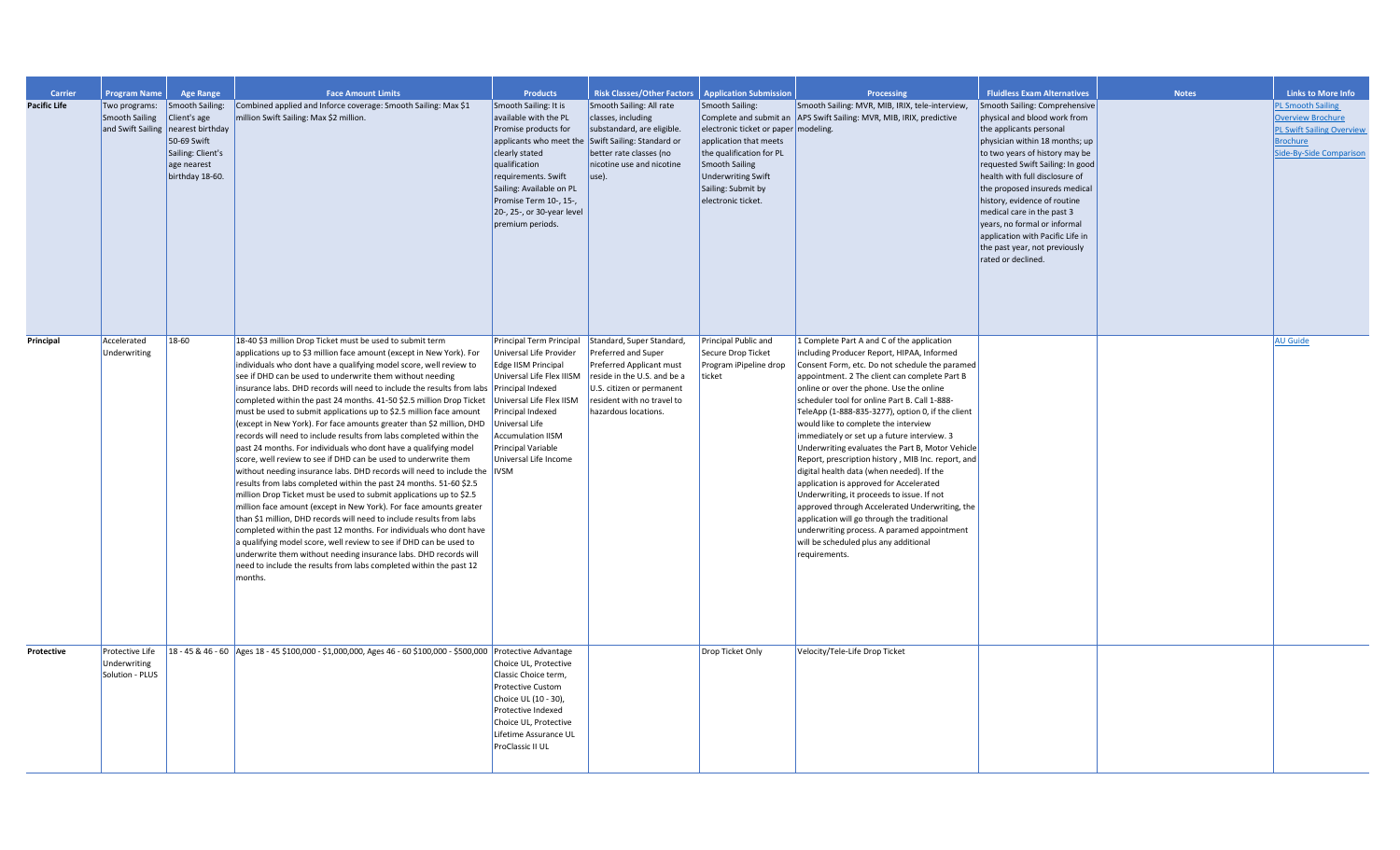| <b>Carrier</b>    | <b>Program Name</b>                      | <b>Age Range</b>                                                                                                                                                                                                       | <b>Face Amount Limits</b>                                                                                                                                                                                                                                                                                                                                         | <b>Products</b>                                                                                  | <b>Risk Classes/Other Factors   Application Submission</b>                                                                                                                                                                                                      |                                                                                                                                                                                                                                                                                                                                      | Processing                                                                                                                                                                                                                                                                                                                                                                                                                                                                                                                                                                                                                                                                                                                                                                                                                                                                                                                                                                                                               | <b>Fluidless Exam Alternatives</b>                                                                                                                                                                                                                                                                                                                                                                                                                                                                                                                                                              | <b>Notes</b>                                                                                                                                                                                                                                                                                                                                                                                                                                      | <b>Links to More Info</b>                                                                                                                                                                                                                                                                       |
|-------------------|------------------------------------------|------------------------------------------------------------------------------------------------------------------------------------------------------------------------------------------------------------------------|-------------------------------------------------------------------------------------------------------------------------------------------------------------------------------------------------------------------------------------------------------------------------------------------------------------------------------------------------------------------|--------------------------------------------------------------------------------------------------|-----------------------------------------------------------------------------------------------------------------------------------------------------------------------------------------------------------------------------------------------------------------|--------------------------------------------------------------------------------------------------------------------------------------------------------------------------------------------------------------------------------------------------------------------------------------------------------------------------------------|--------------------------------------------------------------------------------------------------------------------------------------------------------------------------------------------------------------------------------------------------------------------------------------------------------------------------------------------------------------------------------------------------------------------------------------------------------------------------------------------------------------------------------------------------------------------------------------------------------------------------------------------------------------------------------------------------------------------------------------------------------------------------------------------------------------------------------------------------------------------------------------------------------------------------------------------------------------------------------------------------------------------------|-------------------------------------------------------------------------------------------------------------------------------------------------------------------------------------------------------------------------------------------------------------------------------------------------------------------------------------------------------------------------------------------------------------------------------------------------------------------------------------------------------------------------------------------------------------------------------------------------|---------------------------------------------------------------------------------------------------------------------------------------------------------------------------------------------------------------------------------------------------------------------------------------------------------------------------------------------------------------------------------------------------------------------------------------------------|-------------------------------------------------------------------------------------------------------------------------------------------------------------------------------------------------------------------------------------------------------------------------------------------------|
| <b>Prudential</b> | <b>Pru Fast Track</b>                    | $18-60$                                                                                                                                                                                                                | \$3mm and under                                                                                                                                                                                                                                                                                                                                                   | All Products excluding<br>Survivorship                                                           | .Pref Best Pref Non Tobb.<br>.Non Smoker Plus Standard<br>Non Smoker                                                                                                                                                                                            | All submission methods<br>except Long form paper<br>application                                                                                                                                                                                                                                                                      | elnterview (part 2) required on all cases. Fast<br>Track Path and processing steps are will be<br>determined by insured risk                                                                                                                                                                                                                                                                                                                                                                                                                                                                                                                                                                                                                                                                                                                                                                                                                                                                                             | <b>NA</b>                                                                                                                                                                                                                                                                                                                                                                                                                                                                                                                                                                                       |                                                                                                                                                                                                                                                                                                                                                                                                                                                   |                                                                                                                                                                                                                                                                                                 |
| SBLI              | Accelerated<br>Underwriting              | $18 - 60$                                                                                                                                                                                                              | . For Term Life Insurance applications the minimum face amount is<br>$\frac{1}{2}100,000$ and the maximum face amount is \$750,000. . For Flex<br>Whole Life insurances applications the minimum face amount is<br>$\frac{1}{2}$ \$25,000 and the maximum face amount is \$750,000.                                                                               | Guaranteed Level<br>Premium Term (10, 15,<br>$20, 25, 30$ year) and Flex<br>Whole Life Insurance | Preferred Plus Non-Nicotine,<br>Preferred Non-Nicotine,<br>Select Non-Nicotine,<br>Standard Non-Nicotine,<br>Preferred Nicotine, and<br><b>Standard Nicotine. Ratings</b><br>below Standard are subject<br>to Debits/Table that range<br>from 50 to 300 Debits. | Applications can be<br>a Drop ticket through<br>iPipeline IGO, ApplicInt<br>or IXN. Part 1 of<br>applications can be<br>Records, One Linscott<br>Road, Woburn, MA<br>01801. Part 1 of<br>applications can be<br>submitted by email to<br>Records@sbli.com.<br>Part1 of applications<br>can be submitted by fax<br>to (781) 994-4240. | After receiving and processing the Part 1 of the<br>initiated electronically by application an SBLI authorized fulfillment center<br>will obtain more detailed responses in a<br>telephone interview to support the Part 1 (non-<br>medical information) and Part 2 (medical<br>information), which will result in: Better<br>submitted by mail to SBLI information for the underwriter to make a<br>timelier assessment A reduced need for the<br>time-consuming APS(s) in many scenarios A<br>reduced need for post-submission requirements   traditional underwriting<br>and amendments to questions that were left<br>blank on the application The SBLI home office<br>underwriter will use data-driven information, in<br>combination with the traditional Part 1 and Part underwritten. Please also note,<br>2, to assess the following client information:<br>MIB MVR Prescription results Data analytics changed temporarily due to the<br>from public Fair Credit Reporting Act (FCRA)<br>protected information | Our unique Accelerated<br>Underwriting process<br>guarantees no face-to-face<br>contact for all clients, ages 18-<br>60 seeking \$750,000 or less of<br>life insurance for all risk<br>classes. We guarantee no fluids<br>and no exam, and that no one<br>will be redirected to our<br>process. Ages 61-74 and face<br>amounts greater than \$750,000  <br>will be traditionally<br>eligible risks have been<br>COVID-19 pandemic;<br>applications with a Table 7 or<br>higher rating for ages up to 59,<br>or a Table 3 or higher rating for<br>ages 60 or older are<br>temporarily postponed. |                                                                                                                                                                                                                                                                                                                                                                                                                                                   | <b>SBLI Underwriting</b><br><b>Guidelines</b><br><b>Accelerated</b><br><b>Underwriting</b><br>Accelerated<br><b>Underwriting Target</b><br>Market<br>Accelerated<br><b>Underwriting Sweet</b><br><b>Spots</b><br><b>Go Digital with SBLI</b><br><b>SBLI Fequently Asked</b><br><b>Questions</b> |
| <b>Securian</b>   | WriteFit and<br>WriteFit Express 0 to 54 | Standard or<br>better available<br>.No Option for<br>full underwriting<br>WriteFit 18-60<br>Standard or<br>better available<br>Option for full<br>underwriting if<br>the client does<br>not qualify for<br>Accelerated | WriteFit Express WriteFit Express \$250,000 and below Standard or better available All single life products<br>.No Option for full underwriting WriteFit \$250,001 to \$3,000,000 up are available<br>to age 50\$250,001 to \$1,000,000 from 51-60Standard or better<br>available  Option for full underwriting if the client does not qualify for<br>Accelerated |                                                                                                  | 17 and below automatically<br>qualify for Preferred.<br>Between 56-60 only<br>Preferred or Preferred Select<br>are available.                                                                                                                                   | take advantage of<br>WriteFit.                                                                                                                                                                                                                                                                                                       | e App must be utilized to $\vert$ After the eApp is submitted, a tele-interview is<br>conducted. The tele-interviewer will always<br>attempt to schedule labs at the end of the call.<br>Once the call is completed, the underwriter<br>reviews the interview along with LexisNexus<br>report, MVR, MIB, and Rx check. If determined<br>client can be accelerated, we cancel labs and<br>notify all affected parties.                                                                                                                                                                                                                                                                                                                                                                                                                                                                                                                                                                                                    | the last 12 months from<br>another carrier. Juveniles 17<br>and below are always fluidless,<br>and if approved are approved<br>at Preferred                                                                                                                                                                                                                                                                                                                                                                                                                                                     | We can accept labs done within If we cannot make a decision via WriteFit<br>express, there is a 90 day postponement. After<br>the 90 days, we can submit an application with<br>a face amount of \$250,001 or greater to qualify<br>for full underwriting. NY Specifics: Face<br>Amounts \$250,000 or less eligible for Standard<br>Only Face Amounts \$250,001 or greater<br>eligible for Preferred, Non-Tobacco Plus, or<br>Standard rates only | <b>WriteFit Stats</b><br><b>WriteFit Underwriting:</b><br><b>How to Submit Business</b><br><b>WriteFit Underwriting:</b><br><b>Impairment Guide</b><br><b>WriteFit Underwriting:</b><br><b>Build Chart</b>                                                                                      |